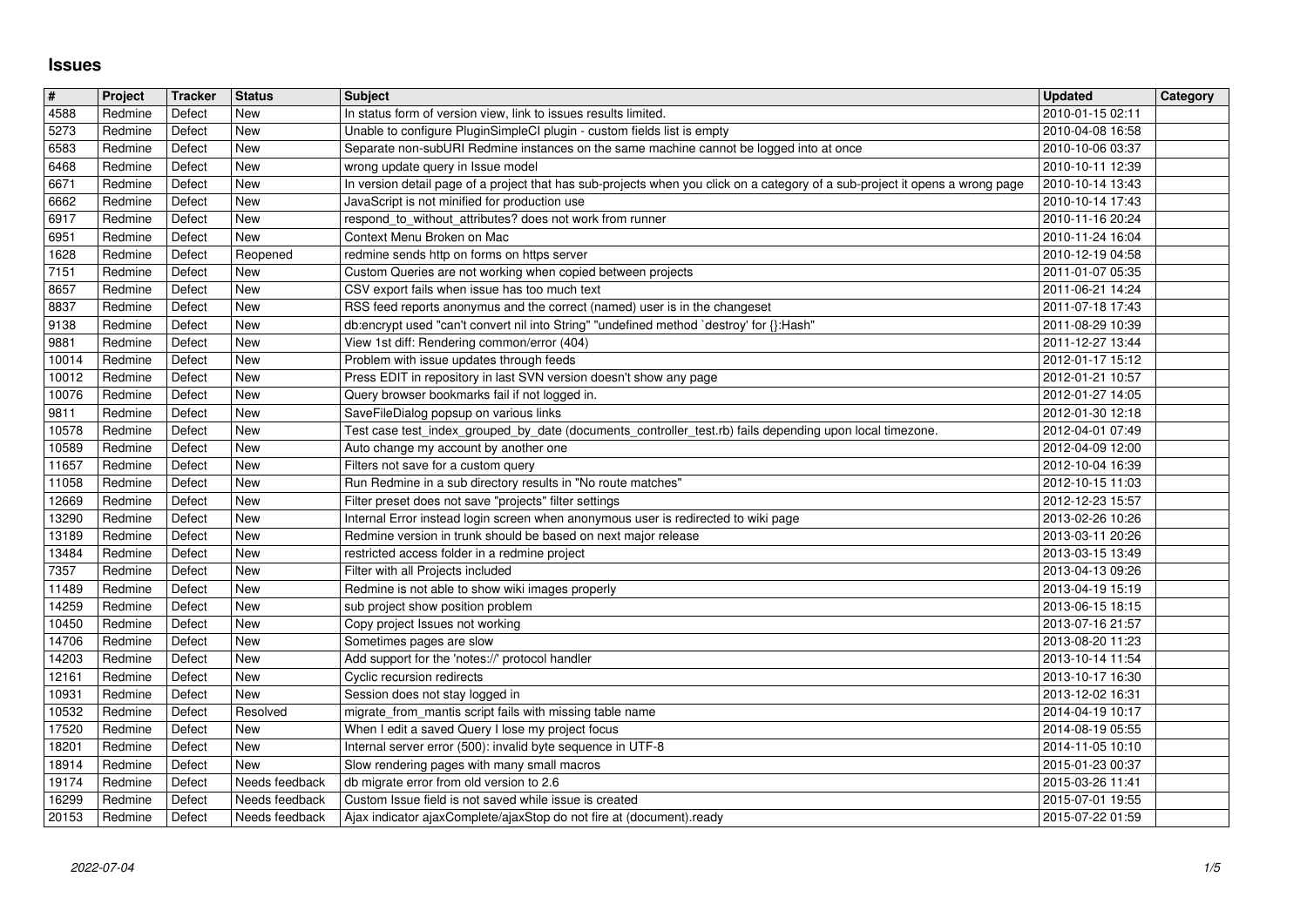| $\overline{\mathbf{H}}$ | Project            | Tracker          | <b>Status</b>                              | <b>Subject</b>                                                                                                                                                                                         | <b>Updated</b>                       | Category |
|-------------------------|--------------------|------------------|--------------------------------------------|--------------------------------------------------------------------------------------------------------------------------------------------------------------------------------------------------------|--------------------------------------|----------|
| 20547<br>21770          | Redmine<br>Redmine | Defect<br>Defect | New<br><b>New</b>                          | Exporting CSV with multiple tabs open can export wrong view<br>Preview does not work on non-ascii data input                                                                                           | 2015-08-17 15:47<br>2016-01-21 09:49 |          |
| 24426                   | Redmine            | Defect           | New                                        | sqlserver2014:chang issues parentld success but view is wrong                                                                                                                                          | 2016-11-24 07:47                     |          |
| 25141<br>25222          | Redmine<br>Redmine | Defect<br>Defect | New<br>Needs feedback                      | Changing the scope and resetting the position of an acts_as_positioned object inserts it at the one-before-last position<br>404 error when visiting project's repository tab without a main repository | 2017-02-21 16:46<br>2017-02-28 21:09 |          |
| 26508                   | Redmine            | Defect           | Needs feedback                             | excel have wrong column name at custom field                                                                                                                                                           | 2017-08-23 09:43                     |          |
| 27067<br>27126          | Redmine<br>Redmine | Defect<br>Defect | Needs feedback<br>Needs feedback           | Missed task for redmine:plugins:test<br>Breadcrumbs and Drop-down List corrupted                                                                                                                       | 2017-09-25 05:44<br>2017-12-01 13:30 |          |
| 17770                   | Redmine            | Defect           | New                                        | very simple fix: that causes many sites to break, and much confusion - incorrect use of .js suffix                                                                                                     | 2017-12-03 19:24                     |          |
| 27693<br>28069          | Redmine<br>Redmine | Defect<br>Defect | New<br><b>New</b>                          | In queries, operator "Any" should be "Not empty"<br>Queries 403 error if query author is not in the roles list                                                                                         | 2017-12-27 17:07<br>2018-01-25 10:44 |          |
| 28078                   | Redmine            | Defect           | New                                        | Workflows inconsistencies when removing "add/edit issue" permission to a role which already has a workflow defined                                                                                     | 2018-01-25 18:14                     |          |
| 28111<br>27990          | Redmine<br>Redmine | Defect<br>Defect | New<br>New                                 | Redmine Permissions - option to combine "Non member" role with others<br>Roadmap Issues null on selection of version custom field                                                                      | 2018-01-31 11:58<br>2018-02-04 15:40 |          |
| 28871<br>28807          | Redmine<br>Redmine | Defect<br>Defect | New<br>New                                 | Adding the window AD activity directory to verify redmine permissions is failed<br>Cannot search in a case-insensitive manner                                                                          | 2018-05-27 04:18<br>2018-05-28 04:39 |          |
| 8289                    | Redmine            | Defect           | New                                        | target version does not get propagated to subtasks                                                                                                                                                     | 2018-08-30 09:10                     |          |
| 29511<br>25342          | Redmine<br>Redmine | Defect<br>Defect | New<br>Needs feedback                      | cpu 100%<br>ActionView::Template::Error (undefined method `accessor' for # <activerecord::type::value:0xa91ee78>):</activerecord::type::value:0xa91ee78>                                               | 2018-09-06 09:47<br>2018-09-07 22:10 |          |
| 30055                   | Redmine            | Defect           | New                                        | Keep it from one job to the next                                                                                                                                                                       | 2018-12-05 08:45                     |          |
| 28127<br>31111          | Redmine<br>Redmine | Defect<br>Defect | New<br><b>New</b>                          | It is impossible to filter the trackers by project in the XML/REST-API<br>About custom fields in List format or Key/value list format                                                                  | 2019-03-27 00:28<br>2019-03-28 21:22 |          |
| 31341                   | Redmine            | Defect           | <b>New</b>                                 | install redmine on windows                                                                                                                                                                             | 2019-05-10 13:17                     |          |
| 31710<br>31755          | Redmine<br>Redmine | Defect<br>Defect | <b>New</b><br><b>New</b>                   | Assigned on search issues not ordered by name<br>Couldn't download Redmine by curl in Debian buster                                                                                                    | 2019-07-11 20:43<br>2019-07-22 09:40 |          |
| 31831                   | Redmine            | Defect           | <b>New</b>                                 | Back url parse in validation                                                                                                                                                                           | 2019-08-01 10:49                     |          |
| 31886<br>32442          | Redmine<br>Redmine | Defect<br>Defect | New<br><b>New</b>                          | There is no limitation for the content of news<br>Upgrade vom 2.x to 4.0.5 fails when invoking "rake db:migrate RAILS_ENV=production"                                                                  | 2019-08-13 07:41<br>2019-11-10 16:12 |          |
| 32558                   | Redmine            | Defect           | New                                        | Distinct can be removed                                                                                                                                                                                | 2019-12-06 04:07                     |          |
| 32610<br>32612          | Redmine<br>Redmine | Defect<br>Defect | New<br>New                                 | A inner join can be removed<br>Distinct can be removed due to unique constraint in database                                                                                                            | 2019-12-11 18:24<br>2019-12-11 18:31 |          |
| 32852                   | Redmine            | Defect           | Needs feedback                             | Upgrading from Redmine v4.0.5 to v4.1.0 gives 2 errors                                                                                                                                                 | 2020-02-05 06:39                     |          |
| 33287<br>27902          | Redmine<br>Redmine | Defect<br>Defect | Needs feedback<br>New                      | Issue File Column Attachment Link Error<br>Overview page is very slow for private projects with large number of members                                                                                | 2020-08-16 22:41<br>2020-08-21 09:50 |          |
| 32420                   | Redmine            | Defect           | Needs feedback                             | Issue redirect after login not working                                                                                                                                                                 | 2020-10-27 16:12                     |          |
| 34176<br>20042          | Redmine<br>Redmine | Defect<br>Defect | New<br>Needs feedback                      | Empty page reponses on Redmine 3.4.5.stable<br>A test fail when running it with PostgreSQL                                                                                                             | 2020-10-27 18:10<br>2021-01-18 09:00 |          |
| 34593                   | Redmine            | Defect           | Needs feedback                             | privacy problem on users info                                                                                                                                                                          | 2021-01-24 22:45                     |          |
| 35102<br>35802          | Redmine<br>Redmine | Defect<br>Defect | $\sqrt{\phantom{a}}$ New<br>Needs feedback | Issue Tracking Details are showning issue statuses even if they are not used within the project<br>Redmine profile language form lists non-localized languages as English                              | 2021-04-15 11:02<br>2021-08-24 23:17 |          |
| 35885                   | Redmine            | Defect           | New                                        | the change of routing raw files from repositories not included in the upgrade proces/manual                                                                                                            | 2021-09-24 17:32                     |          |
| 8977<br>36260           | Redmine<br>Redmine | Defect<br>Defect | New<br>New                                 | user doesn't show up in the author filter dropdown when querying for issues<br>Gantt error                                                                                                             | 2021-11-22 20:32<br>2021-11-30 11:55 |          |
|                         |                    |                  |                                            |                                                                                                                                                                                                        |                                      |          |
|                         | 2022-07-04         |                  |                                            |                                                                                                                                                                                                        |                                      | 2/5      |
|                         |                    |                  |                                            |                                                                                                                                                                                                        |                                      |          |
|                         |                    |                  |                                            |                                                                                                                                                                                                        |                                      |          |
|                         |                    |                  |                                            |                                                                                                                                                                                                        |                                      |          |
|                         |                    |                  |                                            |                                                                                                                                                                                                        |                                      |          |
|                         |                    |                  |                                            |                                                                                                                                                                                                        |                                      |          |
|                         |                    |                  |                                            |                                                                                                                                                                                                        |                                      |          |
|                         |                    |                  |                                            |                                                                                                                                                                                                        |                                      |          |
|                         |                    |                  |                                            |                                                                                                                                                                                                        |                                      |          |
|                         |                    |                  |                                            |                                                                                                                                                                                                        |                                      |          |
|                         |                    |                  |                                            |                                                                                                                                                                                                        |                                      |          |
|                         |                    |                  |                                            |                                                                                                                                                                                                        |                                      |          |
|                         |                    |                  |                                            |                                                                                                                                                                                                        |                                      |          |
|                         |                    |                  |                                            |                                                                                                                                                                                                        |                                      |          |
|                         |                    |                  |                                            |                                                                                                                                                                                                        |                                      |          |
|                         |                    |                  |                                            |                                                                                                                                                                                                        |                                      |          |
|                         |                    |                  |                                            |                                                                                                                                                                                                        |                                      |          |
|                         |                    |                  |                                            |                                                                                                                                                                                                        |                                      |          |
|                         |                    |                  |                                            |                                                                                                                                                                                                        |                                      |          |
|                         |                    |                  |                                            |                                                                                                                                                                                                        |                                      |          |
|                         |                    |                  |                                            |                                                                                                                                                                                                        |                                      |          |
|                         |                    |                  |                                            |                                                                                                                                                                                                        |                                      |          |
|                         |                    |                  |                                            |                                                                                                                                                                                                        |                                      |          |
|                         |                    |                  |                                            |                                                                                                                                                                                                        |                                      |          |
|                         |                    |                  |                                            |                                                                                                                                                                                                        |                                      |          |
|                         |                    |                  |                                            |                                                                                                                                                                                                        |                                      |          |
|                         |                    |                  |                                            |                                                                                                                                                                                                        |                                      |          |
|                         |                    |                  |                                            |                                                                                                                                                                                                        |                                      |          |
|                         |                    |                  |                                            |                                                                                                                                                                                                        |                                      |          |
|                         |                    |                  |                                            |                                                                                                                                                                                                        |                                      |          |
|                         |                    |                  |                                            |                                                                                                                                                                                                        |                                      |          |
|                         |                    |                  |                                            |                                                                                                                                                                                                        |                                      |          |
|                         |                    |                  |                                            |                                                                                                                                                                                                        |                                      |          |
|                         |                    |                  |                                            |                                                                                                                                                                                                        |                                      |          |
|                         |                    |                  |                                            |                                                                                                                                                                                                        |                                      |          |
|                         |                    |                  |                                            |                                                                                                                                                                                                        |                                      |          |
|                         |                    |                  |                                            |                                                                                                                                                                                                        |                                      |          |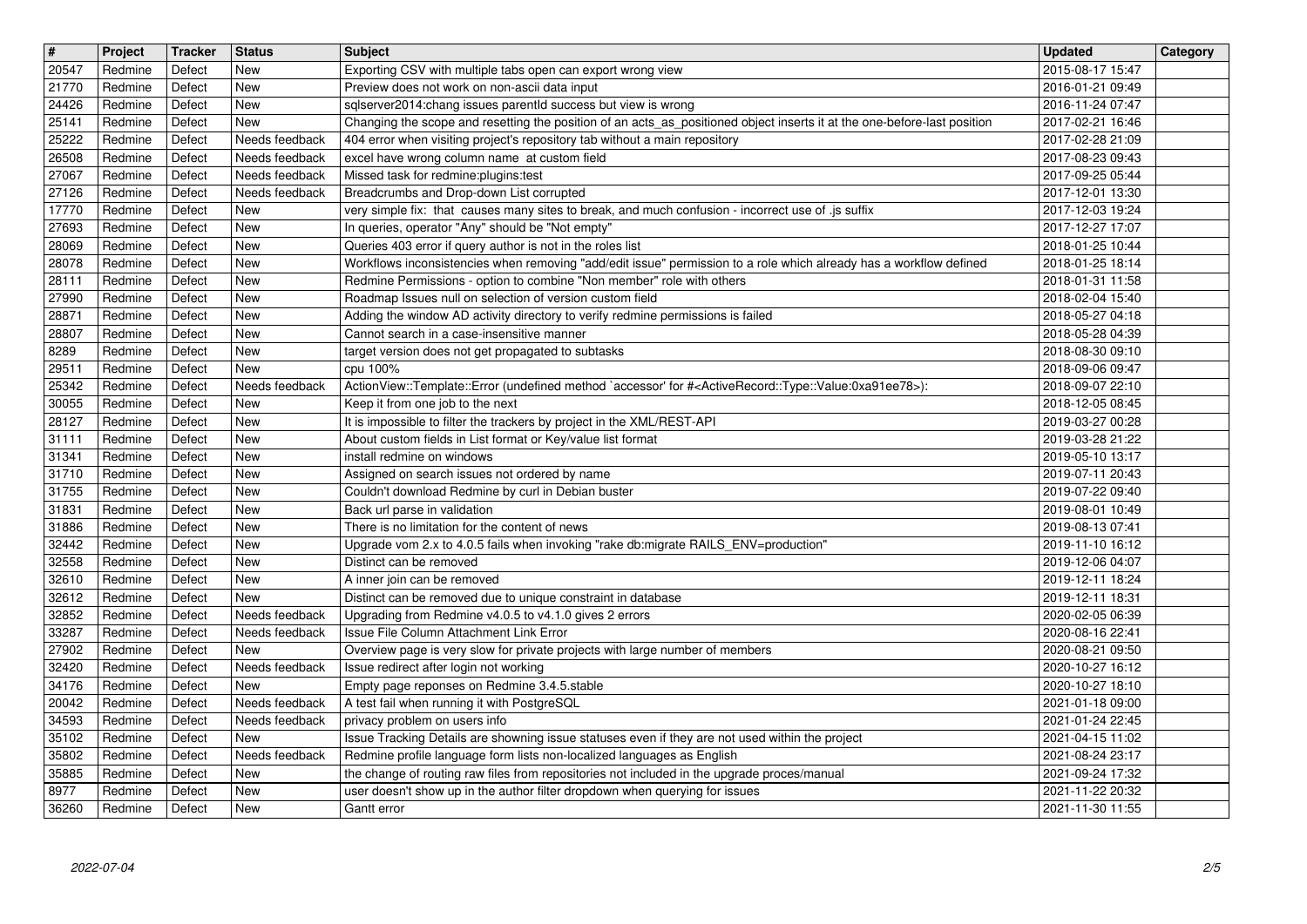| $\boxed{\textcolor{blue}{\#}}$ | Project            | Tracker            | <b>Status</b>                | <b>Subject</b>                                                                                                                                 | <b>Updated</b>                       | Category |
|--------------------------------|--------------------|--------------------|------------------------------|------------------------------------------------------------------------------------------------------------------------------------------------|--------------------------------------|----------|
| 36273<br>35732                 | Redmine<br>Redmine | Defect<br>Defect   | New<br><b>New</b>            | Modifying the source code of the plugin does not reload it in trunk 21295<br>Clean up and reorder Redmine Wiki                                 | 2021-12-02 15:21<br>2021-12-16 09:47 |          |
| 35062                          | Redmine            | Defect             | Confirmed                    | Back URLs with <t+ break<="" operator="" td=""><td>2022-01-18 20:10</td><td></td></t+>                                                         | 2022-01-18 20:10                     |          |
| 29512                          | Redmine            | Defect             | Confirmed<br><b>New</b>      | Test failures with redmine-3.4.6.zip in development mode<br>Copy Project Tracker and Tasks and relations                                       | 2022-01-20 02:16                     |          |
| 35382<br>35608                 | Redmine<br>Redmine | Defect<br>Defect   | Needs feedback               | ActionView::Template::Error                                                                                                                    | 2022-01-27 21:08<br>2022-02-13 10:05 |          |
| 32762                          | Redmine            | Defect             | <b>New</b>                   | Unicode character fails edit Issue                                                                                                             | 2022-02-14 20:51                     |          |
| 36794<br>36814                 | Redmine<br>Redmine | Defect<br>Defect   | New<br>New                   | Issue copying ignores workflow rules<br>Can't login in after upgrading to rev. 21486                                                           | 2022-03-17 16:46<br>2022-03-24 04:32 |          |
| 37048                          | Redmine            | Defect             | <b>New</b>                   | generate redmine_plugin is broken for Redmine 5                                                                                                | 2022-05-24 10:41                     |          |
| 37165<br>37109                 | Redmine<br>Redmine | Defect<br>Defect   | <b>New</b><br>Needs feedback | Can not get anonymous user using User.find<br>Email fields visibility from journal                                                             | 2022-05-27 04:15<br>2022-05-30 19:13 |          |
| 37241                          | Redmine            | Defect             | New                          | Installation plugins get problem " /zeitwerk/kernel.rb:35:in `require': cannot load such file"                                                 | 2022-06-14 08:36                     |          |
| 37257<br>1496                  | Redmine<br>Redmine | Defect<br>Feature  | <b>New</b><br><b>New</b>     | Conflict when update sub-project of<br>Save queries for any project                                                                            | 2022-06-16 16:30<br>2008-06-18 21:53 |          |
| 1827                           | Redmine            | Feature            | New                          | [wish] Add another notification option: insert it into the activity page or another one                                                        | 2008-08-28 14:48                     |          |
| 1858<br>1870                   | Redmine<br>Redmine | Feature<br>Feature | New<br><b>New</b>            | Provide Resources for Webmasters without access to SSH/Shell<br>Show progress towards the nearest version in the sidebar                       | 2008-09-04 23:52<br>2008-09-08 16:34 |          |
| 277                            | Redmine            | Feature            | <b>New</b>                   | Add mailing lists                                                                                                                              | 2008-09-24 12:26                     |          |
| 2060<br>2082                   | Redmine<br>Redmine | Feature<br>Feature | New<br><b>New</b>            | Make project members visibility configurable to user groups<br>Rename Issue as Ticket (or ) in GUI                                             | 2008-10-21 15:05<br>2008-10-25 05:50 |          |
| 436                            | Redmine            | Feature            | <b>New</b>                   | XPlanner & Redmine                                                                                                                             | 2008-12-10 01:51                     |          |
| 2579<br>2596                   | Redmine<br>Redmine | Feature<br>Feature | <b>New</b><br><b>New</b>     | Configure SSL schema for "private" actions.<br>There are X users currently {editing viewing} this ticket                                       | 2009-01-25 16:25<br>2009-01-27 00:13 |          |
| 2675                           | Redmine            | Feature            | New                          | Watch - add a personal comment                                                                                                                 | 2009-02-05 09:25                     |          |
| 2613                           | Redmine            | Feature            | <b>New</b>                   | Define working steps/packages for tickets                                                                                                      | 2009-02-05 11:11                     |          |
| 2671<br>2951                   | Redmine<br>Redmine | Feature<br>Feature | <b>New</b><br><b>New</b>     | Reports to show people's working performance and project overview status.<br>I would like to see Summery filtered on Versions                  | 2009-02-09 18:31<br>2009-03-13 12:18 |          |
| 3031                           | Redmine            | Feature            | New                          | context menu won't allow Assigned_To change cross projects                                                                                     | 2009-03-23 18:10                     |          |
| 3103<br>3146                   | Redmine<br>Redmine | Feature<br>Feature | New<br><b>New</b>            | function suggestion about open area of information<br>Optional Filters in custom queries                                                       | 2009-04-02 07:45<br>2009-04-09 13:14 |          |
| 3269                           | Redmine            | Feature            | <b>New</b>                   | Writing a single batch file for all rake tasks                                                                                                 | 2009-05-14 00:15                     |          |
| 426<br>3508                    | Redmine<br>Redmine | Feature<br>Feature | <b>New</b><br><b>New</b>     | In Reports, simple Show Estimated Time/Hours assigned to Each USER<br>Migrating individual project from redmine to another instance of redmine | 2009-05-20 00:23<br>2009-06-18 08:27 |          |
| 3788                           | Redmine            | Feature            | <b>New</b>                   | Fields with dropdowns should not show if there are no values                                                                                   | 2009-08-27 19:48                     |          |
| 3963<br>4111                   | Redmine<br>Redmine | Feature<br>Feature | <b>New</b><br><b>New</b>     | Associate a hostname to a particular project<br>integrate Issues with basecamp TODO                                                            | 2009-10-11 12:06<br>2009-11-09 16:31 |          |
| 4269                           | Redmine            | Feature            | New                          | Allow ca_path option for reposman.rb to validate peer certificate                                                                              | 2009-12-04 15:05                     |          |
| 4558<br>4829                   | Redmine<br>Redmine | Feature<br>Feature | New<br><b>New</b>            | watch categories and users<br>Write an installer                                                                                               | 2010-01-12 22:31<br>2010-02-13 05:31 |          |
| 4960                           | Redmine            | Feature            | New                          | Links to latest version of all files modified by a tickets associated revisions                                                                | 2010-03-02 02:19                     |          |
| 4980<br>5017                   | Redmine<br>Redmine | Feature<br>Feature | New<br>New                   | Reference to a commit in a different project<br>Custom columns on Admin/Users page                                                             | 2010-03-03 20:54<br>2010-03-09 16:42 |          |
|                                |                    |                    |                              |                                                                                                                                                |                                      |          |
|                                |                    |                    |                              |                                                                                                                                                |                                      |          |
|                                |                    |                    |                              |                                                                                                                                                |                                      |          |
|                                |                    |                    |                              |                                                                                                                                                |                                      |          |
|                                |                    |                    |                              |                                                                                                                                                |                                      |          |
|                                |                    |                    |                              |                                                                                                                                                |                                      |          |
|                                |                    |                    |                              |                                                                                                                                                |                                      |          |
|                                |                    |                    |                              |                                                                                                                                                |                                      |          |
|                                |                    |                    |                              |                                                                                                                                                |                                      |          |
|                                |                    |                    |                              |                                                                                                                                                |                                      |          |
|                                |                    |                    |                              |                                                                                                                                                |                                      |          |
|                                |                    |                    |                              |                                                                                                                                                |                                      |          |
|                                |                    |                    |                              |                                                                                                                                                |                                      |          |
|                                |                    |                    |                              |                                                                                                                                                |                                      |          |
|                                |                    |                    |                              |                                                                                                                                                |                                      |          |
|                                |                    |                    |                              |                                                                                                                                                |                                      |          |
|                                |                    |                    |                              |                                                                                                                                                |                                      |          |
|                                |                    |                    |                              |                                                                                                                                                |                                      |          |
|                                |                    |                    |                              |                                                                                                                                                |                                      |          |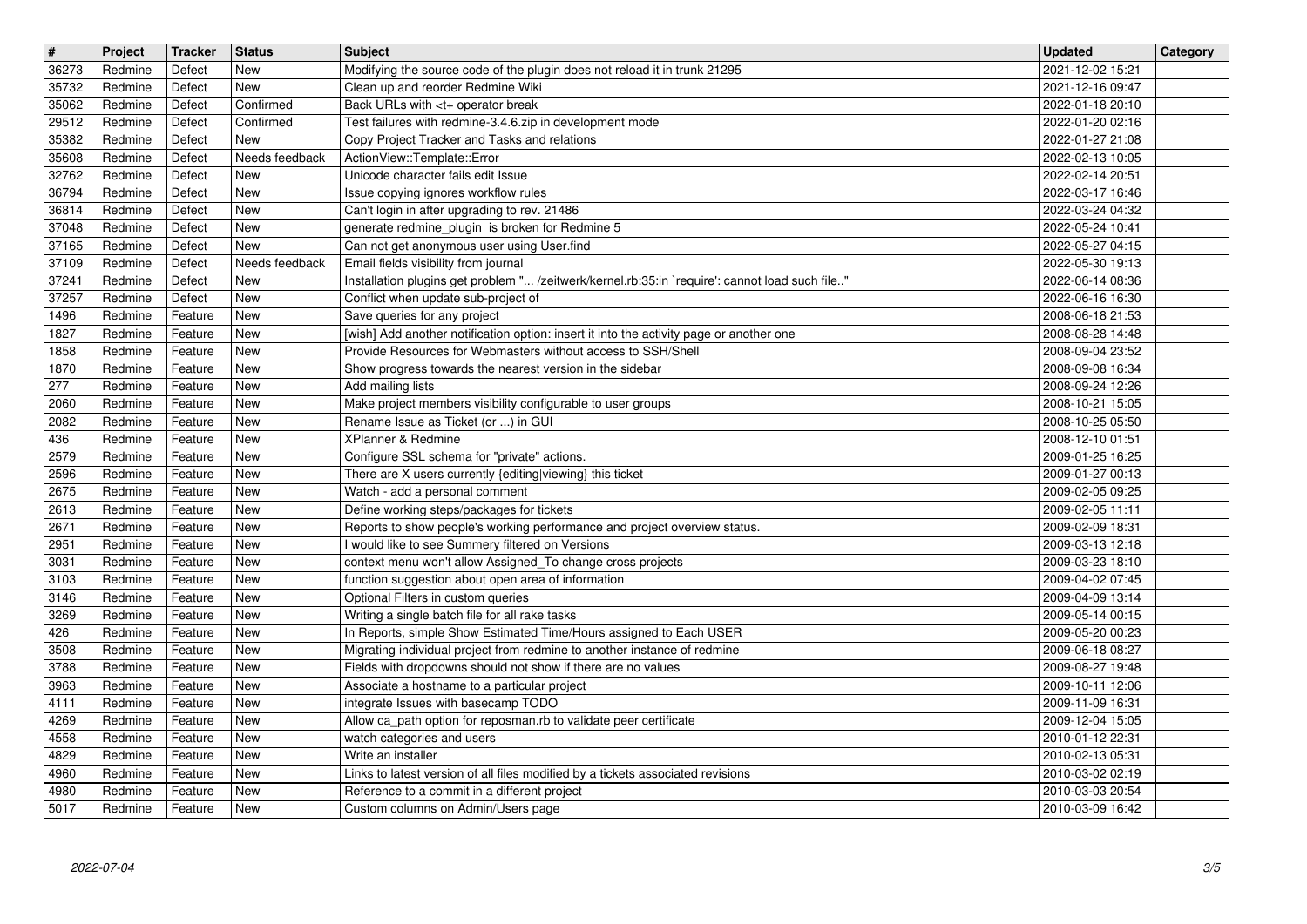| $\boxed{\textcolor{blue}{\#}}$ | Project            | <b>Tracker</b>     | <b>Status</b>            | <b>Subject</b>                                                                                                                           | <b>Updated</b>                       | Category |
|--------------------------------|--------------------|--------------------|--------------------------|------------------------------------------------------------------------------------------------------------------------------------------|--------------------------------------|----------|
| 5078<br>877                    | Redmine<br>Redmine | Feature<br>Feature | New<br>New               | Documental Repository vía JCR<br>ability to vary the units used to track time                                                            | 2010-03-15 09:57<br>2010-03-22 21:25 |          |
| 5161                           | Redmine            | Feature            | New                      | Ability to backup a project                                                                                                              | 2010-03-23 21:26                     |          |
| 397                            | Redmine            | Feature            | New<br>New               | "User Story" Agile concept support                                                                                                       | 2010-03-24 20:01                     |          |
| 470<br>5428                    | Redmine<br>Redmine | Feature<br>Feature | New                      | Wiki to Documentation publishing<br><b>Featured Files</b>                                                                                | 2010-04-28 14:00<br>2010-05-03 09:33 |          |
| 5516                           | Redmine            | Feature            | <b>New</b>               | A new field for Quality Assist                                                                                                           | 2010-05-12 22:17                     |          |
| 5658<br>$\sqrt{513}$           | Redmine<br>Redmine | Feature<br>Feature | <b>New</b><br>New        | Add item on AJAX context menu to display details of selected issues<br>Different behavior for deployments or users with only one project | 2010-06-08 23:27<br>2010-06-18 23:29 |          |
| 5799                           | Redmine            | Feature            | <b>New</b>               | Add user management and group management permissions                                                                                     | 2010-07-01 15:44                     |          |
| 5825<br>5836                   | Redmine<br>Redmine | Feature<br>Feature | <b>New</b><br>New        | Fine grained permissions - per project<br>Add "edit subject" (rename) function to context menu                                           | 2010-07-06 15:21<br>2010-07-08 03:52 |          |
| $\sqrt{4826}$                  | Redmine            | Feature            | New                      | picker needed to find id's of related issues and projects etc                                                                            | 2010-07-08 17:53                     |          |
| 3048<br>5938                   | Redmine<br>Redmine | Feature<br>Feature | <b>New</b><br>New        | Central Wiki, FAQ, Documents, etc. for different Projects<br>Project Page Viewing and Collapsing of Subprojects                          | 2010-07-21 19:21<br>2010-07-26 15:14 |          |
| 5955                           | Redmine            | Feature            | <b>New</b>               | Hooks should provide all controller instance variables by default                                                                        | 2010-07-27 06:44                     |          |
| 6211<br>6212                   | Redmine<br>Redmine | Feature<br>Feature | <b>New</b><br>New        | Make WikiWords and acronyms as wiki links<br>Page synonyms                                                                               | 2010-08-25 17:04<br>2010-08-25 17:12 |          |
| 6214                           | Redmine            | Feature            | <b>New</b>               | Page name expansion for links                                                                                                            | 2010-08-25 17:25                     |          |
| $\sqrt{6213}$<br>6062          | Redmine<br>Redmine | Feature<br>Feature | <b>New</b><br><b>New</b> | Common acronym definition<br>Meeting tracker                                                                                             | 2010-08-25 17:28<br>2010-08-26 18:24 |          |
| 6360                           | Redmine            | Feature            | <b>New</b>               | Title attributes for major interface elements                                                                                            | 2010-09-10 20:09                     |          |
| 6321<br>6367                   | Redmine<br>Redmine | Feature<br>Feature | <b>New</b><br><b>New</b> | Plugin web interface and web installation<br>Shorten links to tickets in comments to #1234 format on save                                | 2010-09-11 09:52<br>2010-09-12 06:39 |          |
| 6369                           | Redmine            | Feature            | New                      | Add custom format field type that is Resolvers                                                                                           | 2010-09-12 06:51                     |          |
| 6380<br>6366                   | Redmine<br>Redmine | Feature<br>Feature | <b>New</b><br><b>New</b> | filter in report<br>Due date on an issue should follow the associated release due date if it exists                                      | 2010-09-13 14:32<br>2010-09-14 11:33 |          |
| 2646                           | Redmine            | Feature            | New                      | Having a dynamic sitemaps file for search robots scanning                                                                                | 2010-09-26 13:46                     |          |
| 6535<br>6665                   | Redmine<br>Redmine | Feature<br>Feature | <b>New</b><br><b>New</b> | Issue "Other Comments" Field                                                                                                             | 2010-09-29 21:02<br>2010-10-14 14:42 |          |
| 6643                           | Redmine            | Feature            | <b>New</b>               | Copy member settings between project<br>real priorities                                                                                  | 2010-10-25 16:14                     |          |
| 5420                           | Redmine            | Feature            | <b>New</b>               | User support helper script                                                                                                               | 2010-10-25 16:58                     |          |
| 6645<br>6808                   | Redmine<br>Redmine | Feature<br>Feature | Reopened<br><b>New</b>   | atomic 'grab' button<br>first class citizenry for all types of fields in Redmine                                                         | 2010-11-02 15:12<br>2010-11-02 19:31 |          |
| 6701                           | Redmine            | Feature            | New                      | Split the Enumerations admin panel to separate panels                                                                                    | 2010-11-27 00:40                     |          |
| 7105<br>7110                   | Redmine<br>Redmine | Feature<br>Feature | <b>New</b><br><b>New</b> | Popup menu for the Projects link<br>Api documentation tab                                                                                | 2010-12-13 22:39<br>2010-12-14 15:41 |          |
| 7109                           | Redmine            | Feature            | New                      | how to assign role for user while registering?                                                                                           | 2010-12-14 19:50                     |          |
| 5391<br>6058                   | Redmine<br>Redmine | Feature<br>Feature | New<br><b>New</b>        | progression of versions *per* *branch*<br>better sub project support                                                                     | 2011-01-07 18:24<br>2011-01-18 20:48 |          |
| 6059                           | Redmine            | Feature            | New                      | Global links                                                                                                                             | 2011-01-18 20:49                     |          |
| 7388<br>7441                   | Redmine<br>Redmine | Feature<br>Feature | New<br>New               | Add option in textarea to use tab to insert tab character in Description<br>Need of charts bugs report                                   | 2011-01-20 13:24<br>2011-01-25 18:19 |          |
|                                |                    |                    |                          |                                                                                                                                          |                                      |          |
|                                |                    |                    |                          |                                                                                                                                          |                                      |          |
|                                |                    |                    |                          |                                                                                                                                          |                                      |          |
|                                |                    |                    |                          |                                                                                                                                          |                                      |          |
|                                |                    |                    |                          |                                                                                                                                          |                                      |          |
|                                |                    |                    |                          |                                                                                                                                          |                                      |          |
|                                |                    |                    |                          |                                                                                                                                          |                                      |          |
|                                |                    |                    |                          |                                                                                                                                          |                                      |          |
|                                |                    |                    |                          |                                                                                                                                          |                                      |          |
|                                |                    |                    |                          |                                                                                                                                          |                                      |          |
|                                |                    |                    |                          |                                                                                                                                          |                                      |          |
|                                |                    |                    |                          |                                                                                                                                          |                                      |          |
|                                |                    |                    |                          |                                                                                                                                          |                                      |          |
|                                |                    |                    |                          |                                                                                                                                          |                                      |          |
|                                |                    |                    |                          |                                                                                                                                          |                                      |          |
|                                |                    |                    |                          |                                                                                                                                          |                                      |          |
|                                |                    |                    |                          |                                                                                                                                          |                                      |          |
|                                |                    |                    |                          |                                                                                                                                          |                                      |          |